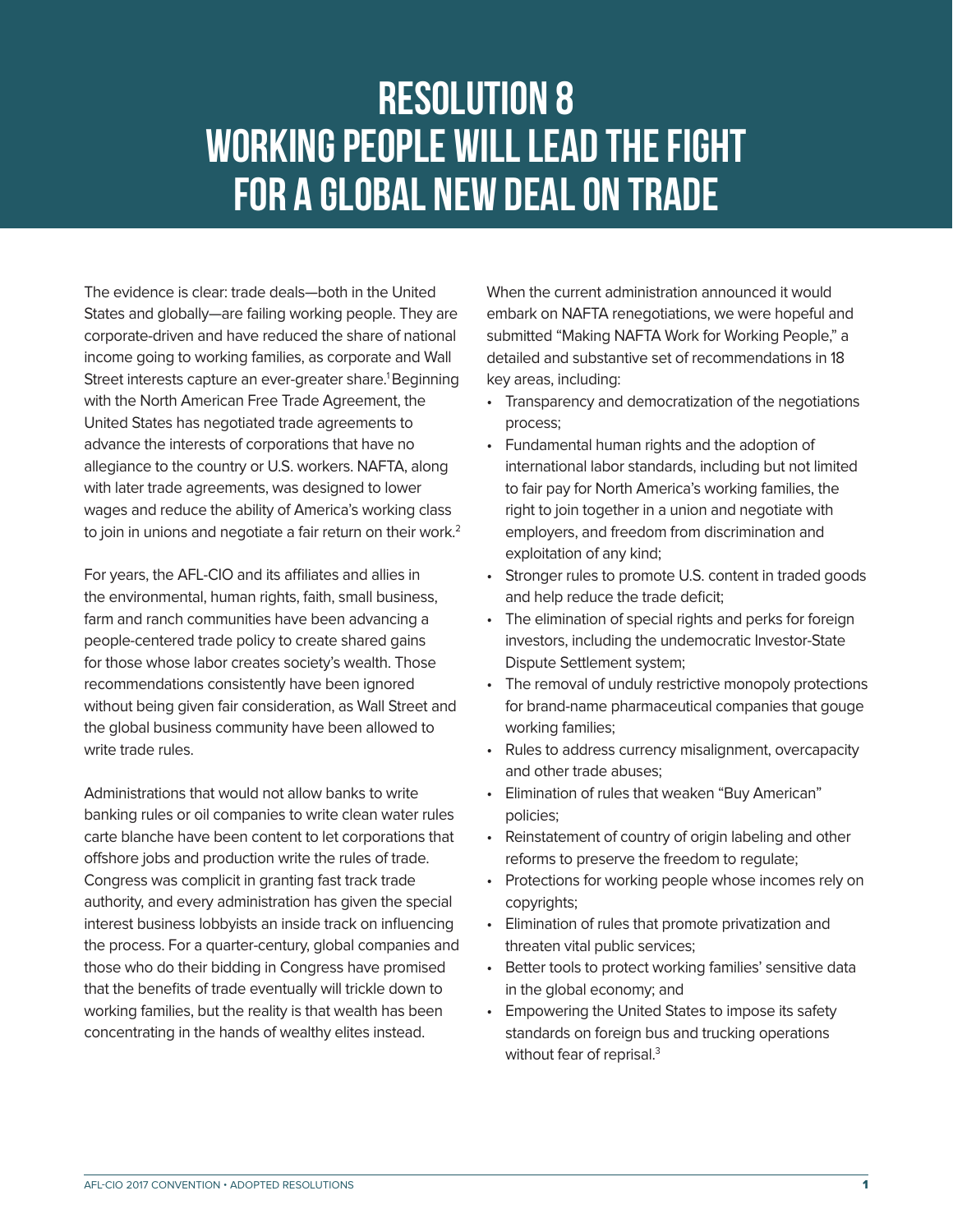Unfortunately, the administration has not made trade negotiations more transparent, so we know too little about whether this time, finally, the needs of families will take precedence over the desire of companies to empower and enrich themselves at the expense of working people.

Regardless of whether the administration keeps its promise to dramatically overhaul NAFTA, we will continue to fight for fair trade based on prior AFL-CIO resolutions $4$ and our recent NAFTA submission.

Two-thirds of America's working people lose \$2,000 annually due to bad trade policies. We have suffered a cumulative loss of more than 5 million jobs due to failed trade relationships and ballooning trade deficits with China, Japan, Korea and Mexico. Auto-sector job losses have disproportionately impacted people of color, and women have been overrepresented among those who lost jobs in import-competing manufacturing more broadly, particularly in the 1990s.

Women, people of color and those with less formal education have a harder time finding a new job after being laid off due to trade. Whether in service or manufacturing, public or private sector, coastal or middle America, we are all at risk of losing economic ground due to corporate trade rules. It is time for America's labor movement and its allies to join together in a strategic and coordinated fight to end corporate control of trade, and create a fair and just alternative for working people around the world.

We no longer can afford a short-term, whack-a-mole approach to attacking trade deals one by one. Nor can we afford to allow the myth to continue that only manufacturing workers in the northern states were hurt by NAFTA. We must engage in comprehensive economic education with union members and the communities where working people live so that everyone understands the future of our great country is at stake. We no longer can afford—as families, as a society or a global community—to allow the current rules to prevail. We must replace existing trade and investment deals with deals that prioritize economic justice and sustainable growth.

As part of this effort, we commit to:

• Educate all working people about the causes and effects of NAFTA and other U.S. trade policies,

emphasizing that bad trade deals hurt all of us—not just manufacturing workers, but workers in all sectors and regions, and workers of all genders, colors and backgrounds:

- Report and publicize the impact of NAFTA and other failed trade policies on the quality of life for North America's working people, including the effect on jobs, wages and negotiating power;
- Demonstrate and publicize the dangers of the secret negotiation process;
- Engage elected officials, policymakers and opinion leaders in a fact-based conversation about why the realities of trade, not trade theory, must be the basis of all trade policy;
- Call out those elected officials who stand with corporations rather than working families on trade;
- Develop and execute joint strategies with labor movements and allies in Mexico and Canada to ensure that meaningful and effective protections and higher standards for all working people are at the core of any changes to NAFTA;
- Embark on a NAFTA and Trade bus tour to bring the truth about trade to working people in every sector and industry in our economy;
- Engage working people who have been disconnected from formal employment, because corporate trade rules have helped empower employers to abandon the responsibilities of their role;
- Utilize all available strategies, including public and social media, to broaden the base of popular engagement and advance our vision of a peoplecentered NAFTA;
- Continue efforts to put in place a package of new rules that empower working people to benefit from and make the most out of international trade and investment, including:
	- Effectively addressing currency manipulation and misalignment;
	- Expand and enhance skills training for all working people, not just those whose jobs have been displaced by trade; and
	- Strengthen trade enforcement, including against those who abuse or allow the abuse of working people and our precious planet.

1 See, e.g., Capaldo, Jeronim et al., "Trading Down: Unemployment, Inequality and Other Risks of the Trans-Pacific Partnership Agreement," Global Development and Environment Institute